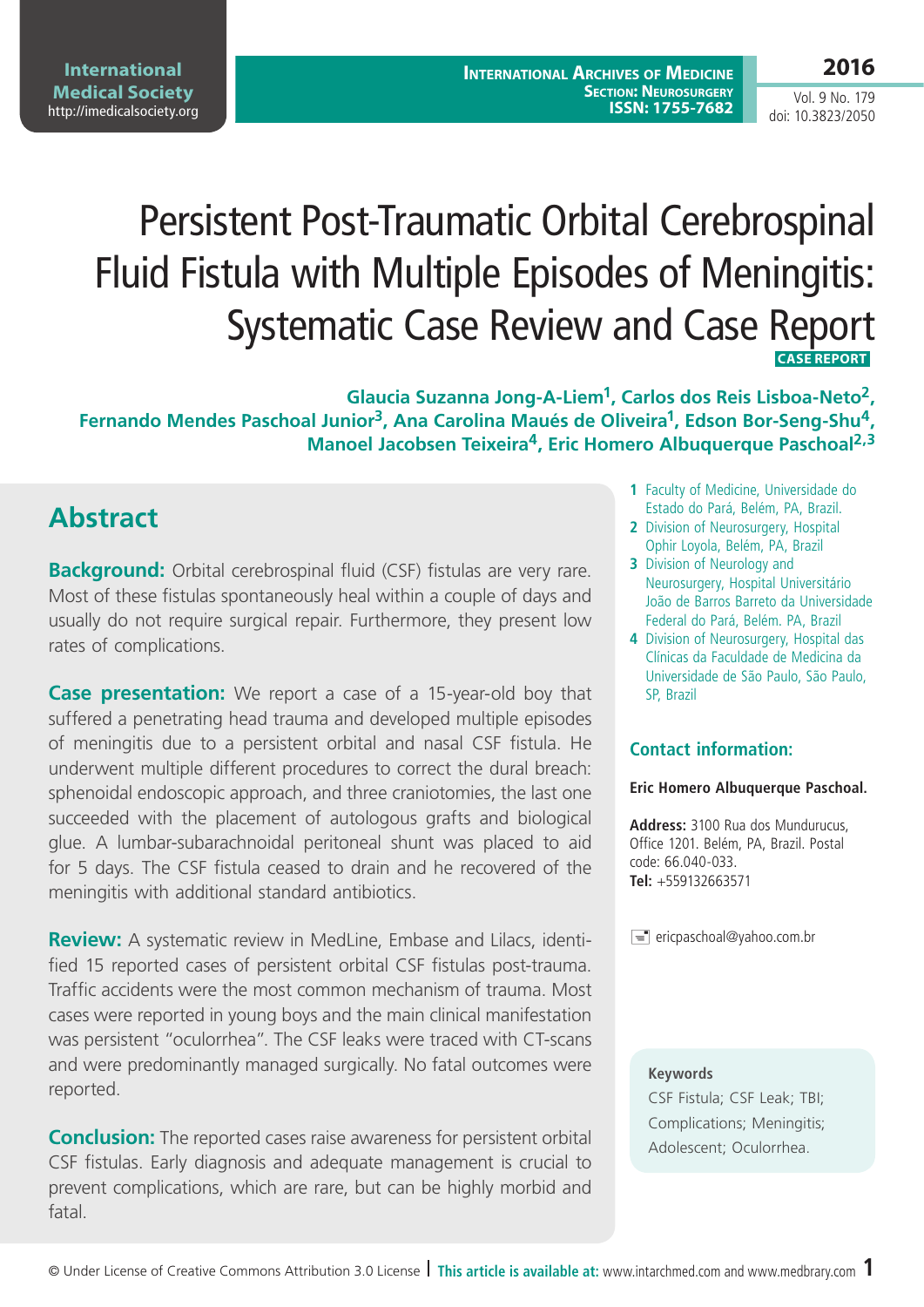Vol. 9 No. 179 doi: 10.3823/2050

### **Introduction**

Cerebrospinal fluid (CSF) fistulas are a well-known complication of head trauma [1]. These fistulas form communications between the subarachnoid space and an internal or external cavity. They usually are a result of fractures and dural tearing in the skull base [2], causing CSF to leak through the nasal, middle ear or orbital cavity [18]. Nasal and middle ear fistulas are a lot more common and are justified by the physical features inherent to these cavities [1, 18, 7]. Orbital CSF fistulas are very rare [2, 16] and manifest as orbitocele, blepharocele [7], chemosis, or excessive tearing ("oculorrhea") [13, 16]. Most of these fistulas spontaneously heal within a couple of days and usually do not require surgical repair. Furthermore, they present low rates of complications [6, 11]. However, rare cases of persisting fistulas are reported, which require surgical management with dural reconstruction, especially when associated to complications.

We report a case of a teenage boy, who developed posttraumatic orbital and nasal CSF fistulas. These were only diagnosed after the presentation of multiple episodes of bacterial meningitis and delayed manifestations of oculorrhea and rhinorrhea. The boy underwent multiple surgical procedures for dural repair.

## **Case Report**

A 15-year-old male suffered a penetrating head trauma while hunting in the woods. As he fired his old shotgun, the handle expelled a thin piece of wood right through the epicanthic fold of his left eye (in a left to right direction). He did not lose consciousness. His brother removed the piece of wood and took him to an emergency unit for medical evaluation. The patient had an unremarkable medical history and he was not taking any prescription medications.

He presented no signs of respiratory distress, his blood pressure was normal; pulse was stable, and no signs of external bleeding. He was alert and oriented, times three (to person, place, and time), cooperative, and obtained a score of 15 on the Glasgow coma scale. His left eye presented conjunctival hemorrhage and a discretely swollen periorbital area. His pupils were isochoric with a reduced direct photomotor reflex on the right eye and consensual photomotor reflex in the left eye. The patient referred blindness in the right eye. His initial CT scans showed evidence of a short linear fracture in the medial wall of the left orbicular cavity and through the ethmoidal bone **(Figure 1)**. There were no intracranial hemorrhages and no signs of dural tear or other fractures. The patient stayed hospitalized for observation for 5 days. He remained clinically stable and was discharged with no complains and a good performance status of 0, except for his right eye blindness.

**Figure 1:** CT scan in axial cuts, which evidences the fracture and tracks the path of the penetrating wooden foreign body. In A, you can see the track and the edema caused by the penetrating injury. In B, an arrow demonstrates the path the foreign body traced through the medial wall of the left orbital cavity and nasal cavity, crossing the middle line through the ethmoidal cells penetrating in the skull base at the parasselar region of the sphenoid causing a lesion to the contralateral optic nerve.

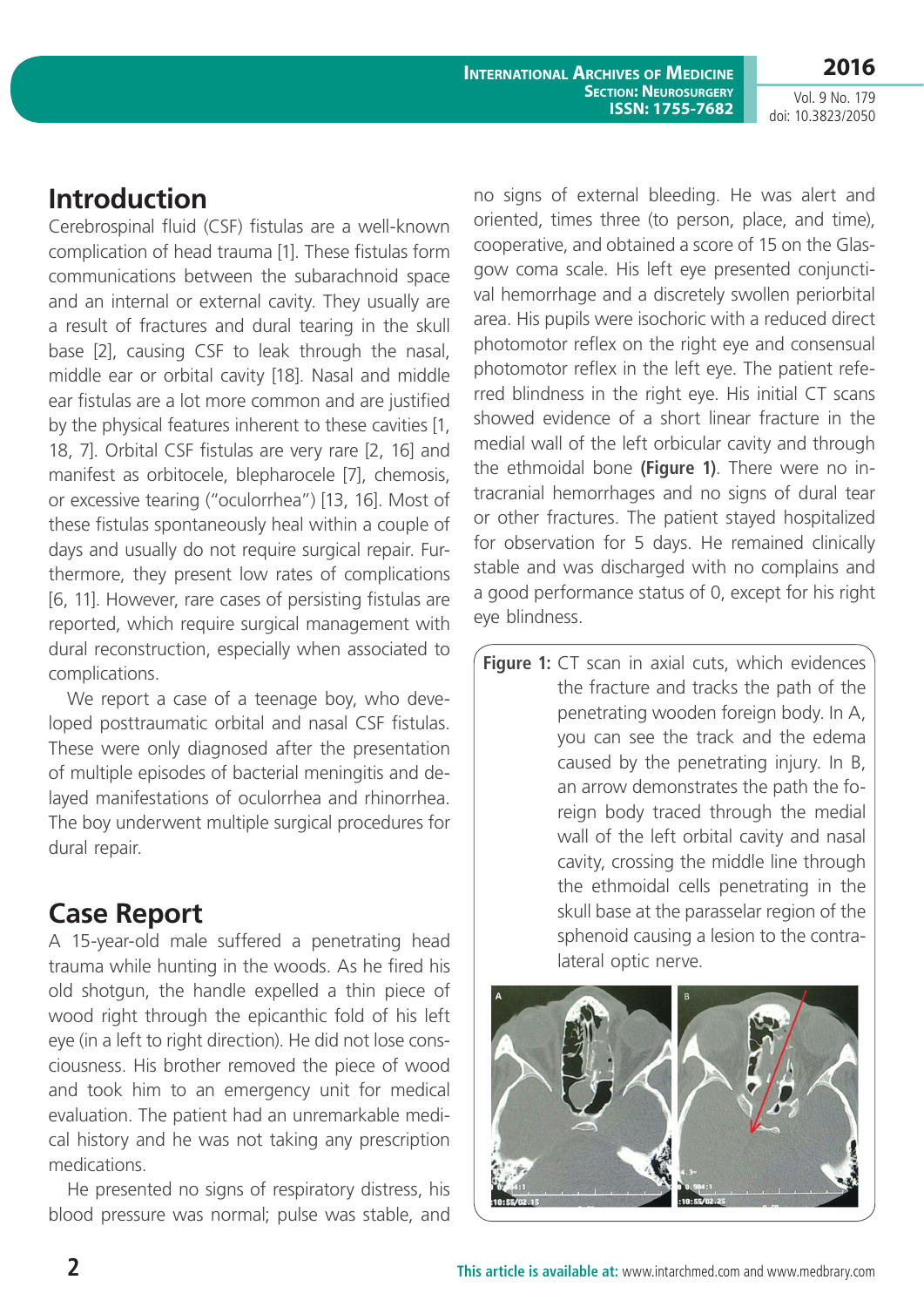**2016**

Vol. 9 No. 179 doi: 10.3823/2050



Six days post-discharge, the patient returned to the emergency unit with headache, fever, photophobia, neck stiffness, seizures, and discrete intermittent rhinorrhea. The patient was diagnosed with bacterial meningitis and was transferred to the Hospital Universitário João de Barros Barreto Medical Center for infectious diseases. He began treatment with standard antibiotic therapy for bacterial meningitis. Despite the rapid diagnosis and institution of appropriate antibiotic treatment, he did not respond very well. He developed progressive right hemiparesis and impaired level of consciousness. His MRI scans showed a hyperintense area in the left temporal lobe, suggesting meningoencephalitis **(Figure 2)**. Over the course of two weeks, he presented recurrent meningitis, which progressively disabled him.

A neurosurgical consult was requested to evaluate the persistent rhinorrhea and the recent appearance of a clear liquid drainage through the conjunctiva of the left eye. A post-traumatic CSF leak was suspected and the drained liquid was tested for beta-2-transferin. The results came back positive, confirming the CSF leak. For surgical planning, the patient also underwent a metrizamide CT cisternography that trailed the CSF fistulas towards the nasal and orbital cavity.

At first, the neurosurgical team in cooperation of the ENT team attempted a less invasive approach to correct the dural breach. Therefore, the patient was submitted through an intranasal endoscopic trassphenoidal surgery and synthetic dural patches were placed around the fractured area. The procedure was uneventful, but did not show satisfactory results.

Given the persistence and associated infectious complications, the patient underwent surgical management for dural repair with placement of synthetic dural patches in attempt to cease the CSF leaks. The procedure was uneventful, but did not stop the CSF leaks. Postoperatively the patient worsened clinically and evolved with Broca's aphasia and meningoencephalitis together with an incisional empyema. Hence, he was taken back to the OR for surgical drainage. His neurological deficits kept worsening; therefore, a more radical approach was necessary to repair the dural tear.

The case was discussed in neurosurgical rounds and the board decided to do another transcranial approach as soon as he reached the minimal clinical conditions. The board suggested to retrieve autologous grafts of muscle, fascia lata and adipose tissue of the patient's left leg. These grafts added by surgical glue (N-Butyl-Cyanoacrilate) were used to line the anterior base of the skull bilaterally. The procedure was uneventful and post-operatively the patient ceased to drain CSF through the nasal and orbital cavity. A lumbar-subarachnoidal peritoneal shunt was placed to aid for 5 days. He continued on antibiotics and did not develop any new episode of meningitis after surgery. He was discharged with performance status 3, right eye blindness and right hemiparesis.

#### **Discussion**

Penetrating head injuries can cause serious damages even through a small wound entry [14, 17]. CSF fistulas occur when a penetrating head injury causes a skull fracture and breaches the underlying layers of meninges [4]. Despite this being a common complication, described in 15 to 20 % of head injuries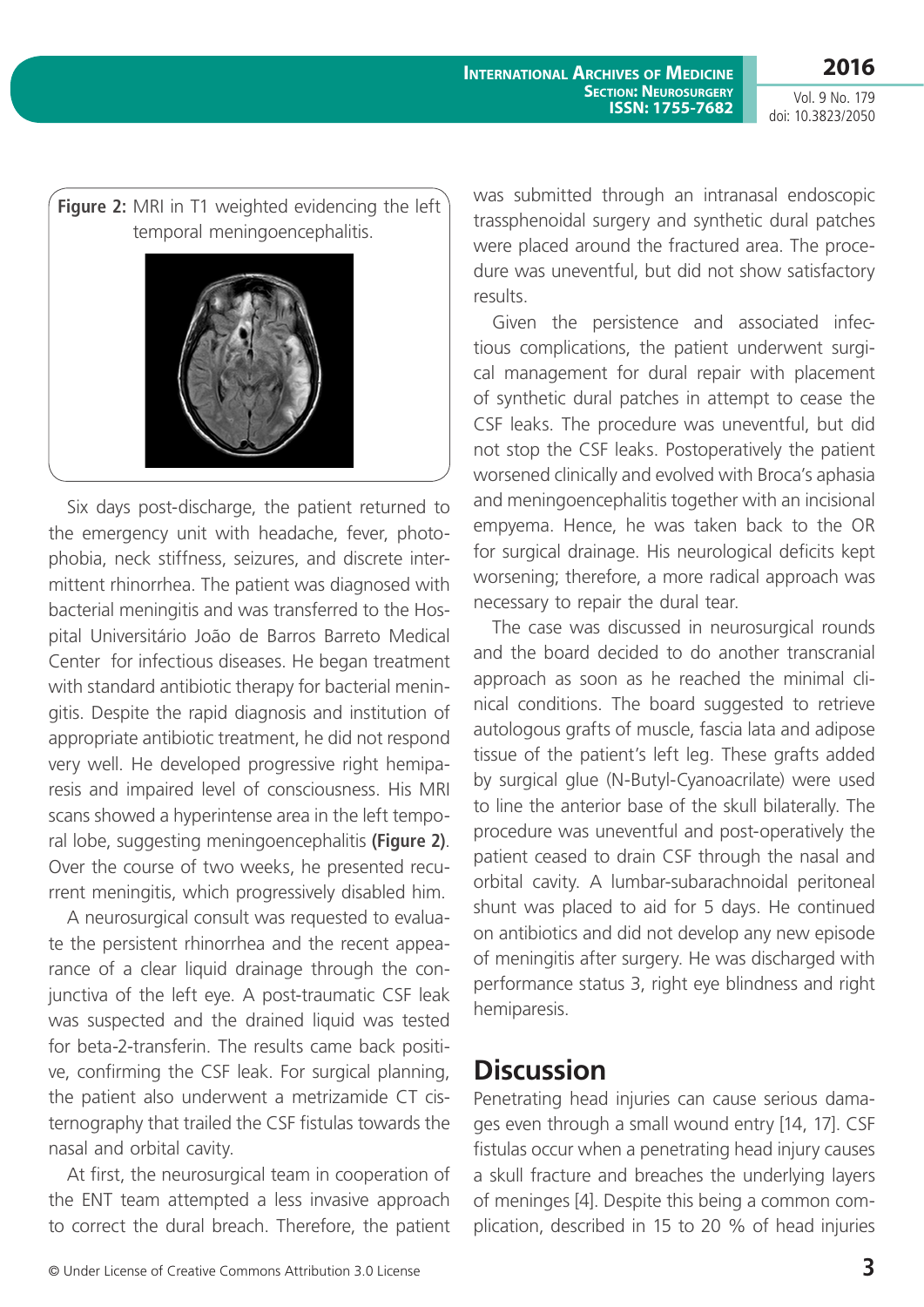Vol. 9 No. 179 doi: 10.3823/2050

Table 1. Systematic review based on the MOOSE guidelines in MedLine, Embase and Lilacs using various combinations of the terms "orbital CSF fistula", "cranioorbital fistula", "posttraumatic", "tbi". 36 studies were included for further analysis and 15 met the inclusion criteria for this review [3, 16, 13, 12, 20, 10, 22, 18, 2, 8, 23, 17, 7, 5, 1].

| #              | <b>Author, Year</b>    | Gender/<br>Age* | <b>Mechanism</b>              | <b>Clinical manifestation</b>                                                   | <b>Complication</b>             | <b>Diagnosis</b>                     | <b>Treatment</b>                                      |
|----------------|------------------------|-----------------|-------------------------------|---------------------------------------------------------------------------------|---------------------------------|--------------------------------------|-------------------------------------------------------|
|                | Bagolini, 1957         | N/l/9m          | Car accident                  | Oculorrhea + Hematoma of upper eyelid +<br>Anisocoric                           | N/I                             | N/I                                  | Surgical                                              |
| $\overline{2}$ | Joshi, 1978            | F/8m            | Car accident                  | Rhinorrhea + Oculorrhea                                                         |                                 | Dextrostix test + CT scan            | Transcranial surgery + Dural repair                   |
| $\overline{3}$ | Garza-Mercado,<br>1982 | M/20            | Assault                       | Oculorrhea + Edema of Eyelids +<br>Ecchymosis + Limited EOM                     | N/I                             | N/I                                  | Surgical                                              |
| 4              | Sibony, 1985           | M/27            | Car accident                  | Orbitocele + Proptosis                                                          | Cerebral abscess<br>+ Phlebitis | Cisternography                       | Conservative                                          |
| 5              | Dryden, 1986           | M/4             | Car accident                  | Oculorrhea for 2 years                                                          | Meningitis                      | Dextrostix test + CT scan            | Transcranial surgery + Silastic implant               |
| 6              | Till, 1987             | M/14m           | Stabbing<br>wound             | Oculorrhea                                                                      | N/I                             | Dextrostix test + CT scan            | Surgical                                              |
| 7              | Salame, 2000           | F/20            | Sport injury                  | Oculorrhea                                                                      | N/I                             | Physical exam + Glucose test         | Conservative                                          |
| 8              | Arslantas, 2003        | N/I/3           | Fall                          | Orbitocele                                                                      | N/I                             | $CT scan + MRI$                      | Transcranial surgery + Dural repair                   |
| 9              | Civelek, 2006          | M/7             | Occupational<br>accident      | Proptosis + Diplopia + Periorbital abscess +<br>Orbital cellulitis + Oculorrhea | N/I                             | N/I                                  | Surgical                                              |
| 10             | Twaij, 2009            | M/3             | Penetrating<br>orbital injury | Orbitocele + Proptosis + Periorbital edema                                      | Reduced visual<br>acuity        | <b>MRI</b>                           | Conservative                                          |
| 11             | Pereira, 2011          | F/7m            | Gunshot injury                | Luxation of globe + Oculorrhea +<br>Ecchymosis + Eyelid hematoma                | <b>Blindness</b>                | CT scan + surgical exploration       | Transcranial surgery + Sponge block +<br>Organic glue |
| 12             | Chandra, 2013          | F/4             | <b>Blunt head</b><br>injury   | Upper eyelid swelling                                                           | N/I                             | CT scan                              | Transcranial surgery + Dural repair                   |
| 13             | Pease, 2013            | M/22            | Car accident                  | Oculorrhea + Limited EOM                                                        |                                 | CT scan                              | Transcranial surgery + Skull base<br>reconstruction   |
| 14             | Borumandi, 2013        | F/49            | Fall                          | Eyelid swelling + Ecchymosis                                                    | N/I                             | $CT scan + MRI$                      | Conservative                                          |
| 15             | Apkarian, 2014         | M/34            | Car accident                  | Periorbital swelling + Periorbital pain                                         | N/I                             | CT scan + Beta-2-transferrin<br>test | Conservative                                          |
|                |                        |                 |                               | the control of the control of the control of the                                |                                 |                                      |                                                       |

\*Age is described in years (y) or in months (m). N/I means "not informed". EOM means extra-ocular movements. Some reports only mentioned a surgical or conservative approach, not explaining in details the adopted treatment measures.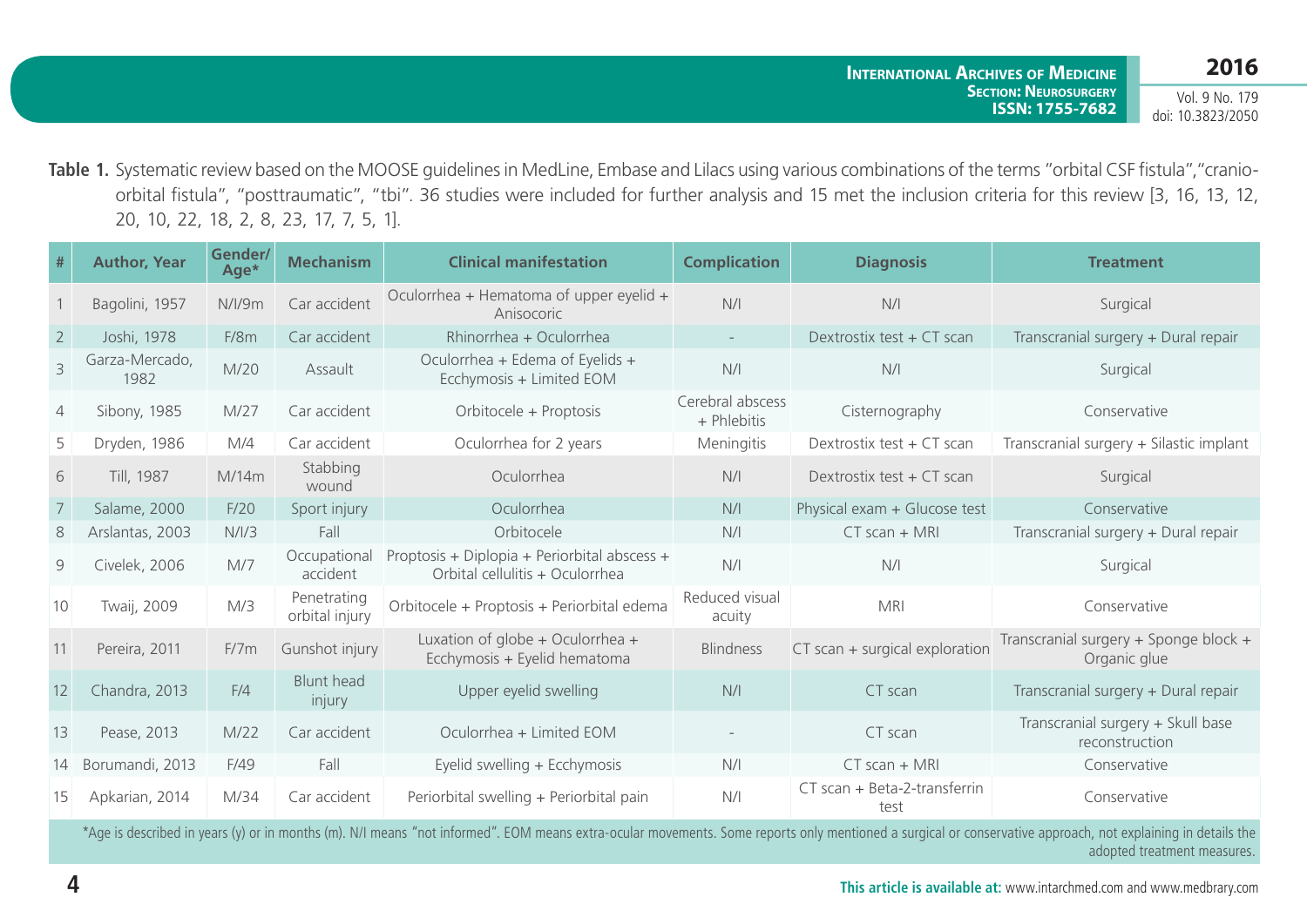**International Archives of Medicine Section: Neurosurgery ISSN: 1755-7682**

Vol. 9 No. 179 doi: 10.3823/2050

**2016**

[15], orbital CSF fistulas are rare [21, 18]. A systematic review found 15 reported cases **(Table 1)**. The rareness of this presentation is justified by protective anatomical characteristics, including: (a) the usually intact conjunctiva, unfavorable for the formation of a CSF exit. (b) the sinus walls, which are thinner than the orbital walls and, therefore, easier to fracture based on the principle of least resistance [16, 4]. (c) the orbital cavity, which is considered a virtual space with a zeroed internal pressure [18], main reason the orbital CSF leaks are asymptomatic or course to a spontaneous resolution [21].

Based on the speed of the penetrating head injury, these can be classified in high and low speed injuries [14]. This case describes an injury caused by a high speed and low temperature foreign object (wood), which caused the fracture in the left orbital cavity, crossed the ethmoidal sinus in the midline and immediately damaged the right optic nerve. Low temperature injuries are more prone to local infections, as reported in this case, different from high speed and high temperature injuries, such as gunshot wounds. Penetrating injuries by wooden foreign objects carry a higher risk of infection [17].

Penetrating wounds require thorough investigation and for this, the follow recommendations are important: never underestimate the internal damage; do not pull out the foreign object without medical support, such careless removal can induce bleeding and lead to fatal consequences [14]. The brother of our patient inadvertently removed the foreign object and could have worsened the damages of the injury. Moreover, the third recommendation is that no part of the object should remain in the injured tissue. The remnant of foreign objects in penetrating head injuries can lead to post-traumatic complications like meningitis and brain abscess. This case described a penetrating head trauma with a wooden foreign object which is a rare cause of orbital lesion [17]. Wooden foreign objects are hard to be seen by CT-scans and therefore difficult to evaluate [14].

Any patient with a head injury and excessive drainage through the orbital conjunctiva or excessive "tearing" should be suspected to have CSF oculorrhea, especially when concomitant with rhinorrhea [13]. Nonetheless, these clinical presentations can go unrecognized [16], as most of the fistulas resolve spontaneously in 24 to 48 hours. The fistula closes by the adhesion of blood products and inflammatory cells at the site of the breach, herniation of the brain tissue into the traumatic defect [16], or by the proliferation of fibrous tissue or mucosa over the laceration [15].

When a post-traumatic fistula is suspected, CTscans can be useful to detect the bone fractures that caused the CSF leak. To confirm the presence of the CSF leak, the output liquid can be tested for glucose levels above 30 mg/ml or for the presence of beta-2-transferrin. Some authors suggest to routinely test the lacrimal and nasal secretions of patients with anterior fossa fractures in high-energy traumas, especially in infants or young adults [13]. For surgical planning, some surgeons can request a CT-cisternography (metrizamide) to track the fistula [20].

After identifying the leak, the goals of therapy for fractures of the skull base include the prevention of intracranial infections, decompression of intracranial nerves, and if necessary, repair of vessel compression [15]. If the leak is not clinically evident and no other major injuries are present, prophylactic surgery is not recommended [19]. The administration of prophylactic antibiotic therapy remains controversial but helps to decrease the morbidity and mortality caused by skull base fractures [15]. Conservative treatment is the standard approach when the leak ceases spontaneously within a week, or when the fracture is small or not visible. This conservative approach includes measures to prevent intracranial hypertension and CSF drainage. If the orbital CSF leak does not fulfil the above-mentioned requirements for conservative treatment, a surgical repair can be conducted via a transcranial or an endona-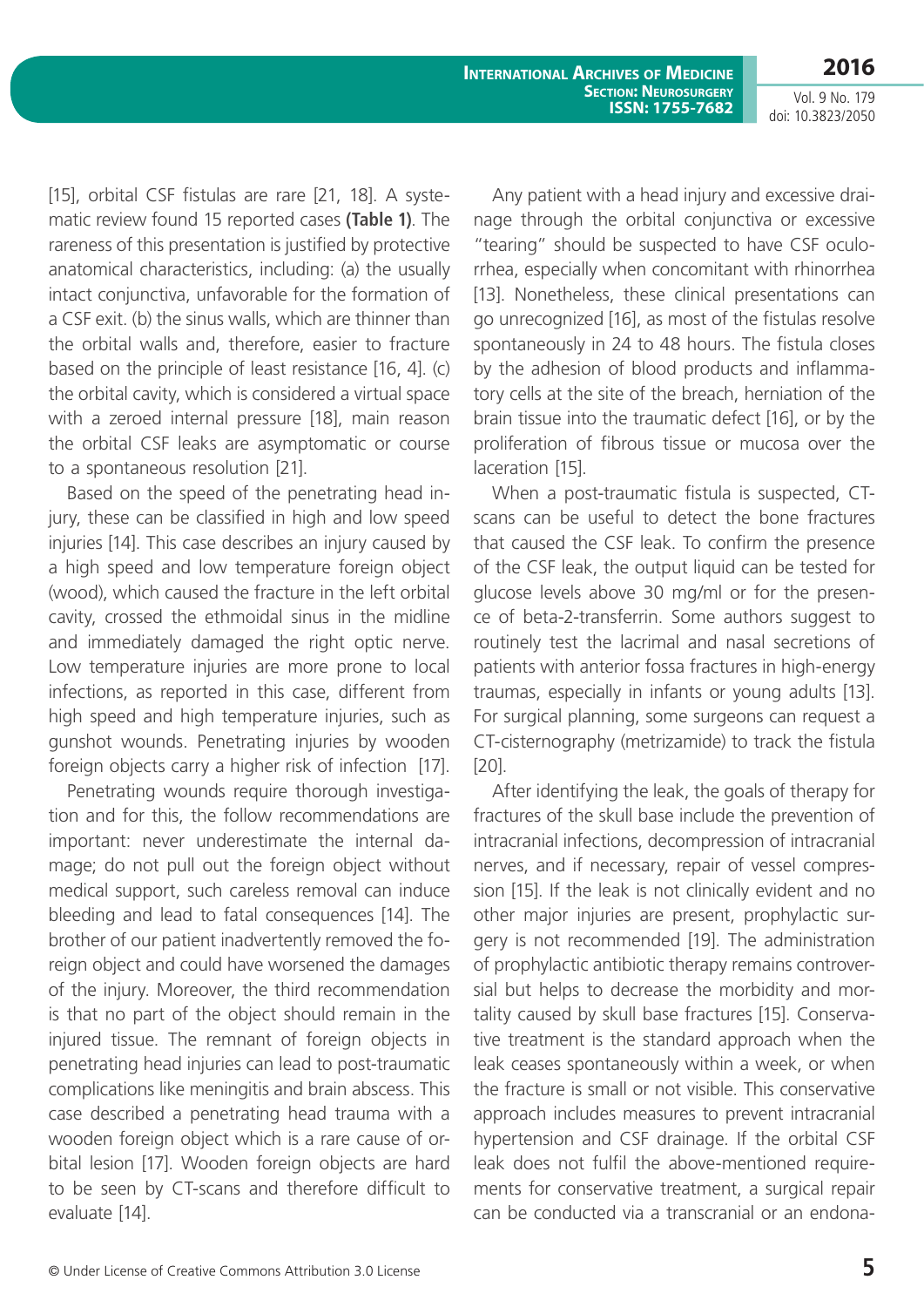**2016** Vol. 9 No. 179

doi: 10.3823/2050

sal approach [15]. For the surgical plan, the dural breach and fistula need to be identified. The dural breach can be corrected with sponges, dural grafts, fibrin or organic glue, reinforced by sutures [17,15]. In case the dural tear is not identifiable, a layer of muscle plug and grafts of fascia can be placed over an extended suspected area to seal the fistula [9]. In our case, we lined the anterior base of the skull with surgical glue, dural graft, and autologous tissue from the fascia lata, muscle and adipose layer, which showed to be effective in closing the dural breach, leading to its cure.

### **Conclusion**

It is important to early diagnose and treat persistent orbital CSF fistulas. These fistulas are diagnosed by a suggestive clinical presentation (excessive tearing), CT-scans, lacrimal secretion testing and by CT-cisternography with metrizamide. Associated complications are rare, but when present can be highly morbid. This case report demonstrates a different surgical strategy to approach persistent CSF fistulas. Therefore, we emphasize that the awareness and fundamental understanding of the lesion is essential to diagnose the condition for successful management.

# **Patient consent**

The patient's legal guardian signed a consent form approving the submission of this case to the journal. The Ethics Board of the Ophir Loyola Hospital approved our report.

### **Acknowledgements**

The authors would like to thank the research group "Grupo de Ensino e Pesquisa em Doenças Cerebrovasculares/UFPA" for the support in compiling this paper.

#### **Conflicts of interest**

The authors declare that they have no conflict of interest.

### **References**

- **1.** Apkarian AO, Hervey-Jumper SL, Trobe JD (2014) Cerebrospinal fluid leak presenting as oculorrhea after blunt orbitocranial trauma. J Neuroophthalmol 34:271-273
- **2.** Arslantas A, Vural M, Atasoy MA, Ozsandik A, Topbas S, Tel E (2003) Posttraumatic cerebrospinal fluid accumulation within the eyelid: a case report and review of the literature. Childs Nerv Syst 19:54-56
- **3.** Bagolini B (1957) Leakage of spinal fluid into upper eyelid following trauma. Arch Ophtalmol 57:454-456
- **4.** Bhatoe HS (2002) Blepharocele after head injury. Skull base 12:73-76
- **5.** Borumandi F (2013) Traumatic orbital CSF leak. BMJ Case Rep DOI:10.1136/bcr-2013-202216
- **6.** Brodie HA (1997) Prophylactic antibiotics for posttraumatic cerebrospinal fluid fistulae. A meta-analysis. Arch Otolaryngol Head Neck Surg 123:749-752
- **7.** Chandra N, Ojha BK, Chandwani V, Srivastava C, Singh SK, Chandra A (2013) A rare case of posttraumatic eyelid swelling: cerebrospinal fluid blepharocele. J Neurosurg Ped 11:242-244
- **8.** Civelek E, Bilgic S, Kabatas S, Hepgul KT (2006) Penetrating transorbital intracranial foreign body. Ulus Travma Acil Cerrahi Derg 12:245-248
- **9.** David CA, Catalano PJ (2002) Commentary to article "Blepharocele after head injury" by Bhatoe, H. S. Skull base 12:76
- **10.** Dryden RM, Wulc AE (1986) Pseudoepiphora from cerebrospinal fluid leak: case report. Br J Ophthalmol 70:570-574
- **11.** Friedman JA, Ebersold MJ, Quast LM (2000) Persistent posttraumatic cerebrospinal fluid leakage. Neurosurg Focus 9:e1
- **12.** Garza-Mercado R, Aragon-Lomas J, Martinez-Garza J, Leal-Hernandez L (1982) Cerebrospinal fluid blepharocele: an unusual complication of head injuries. Neurosurgery 11:525-526
- **13.** Joshi KK, Crockard HA (1978) Traumatic cerebrospinal fluid fistula simulating tears. Case report. J Neurosurg 49:121-123. doi:10.3171/jns.1978.49.1.0121